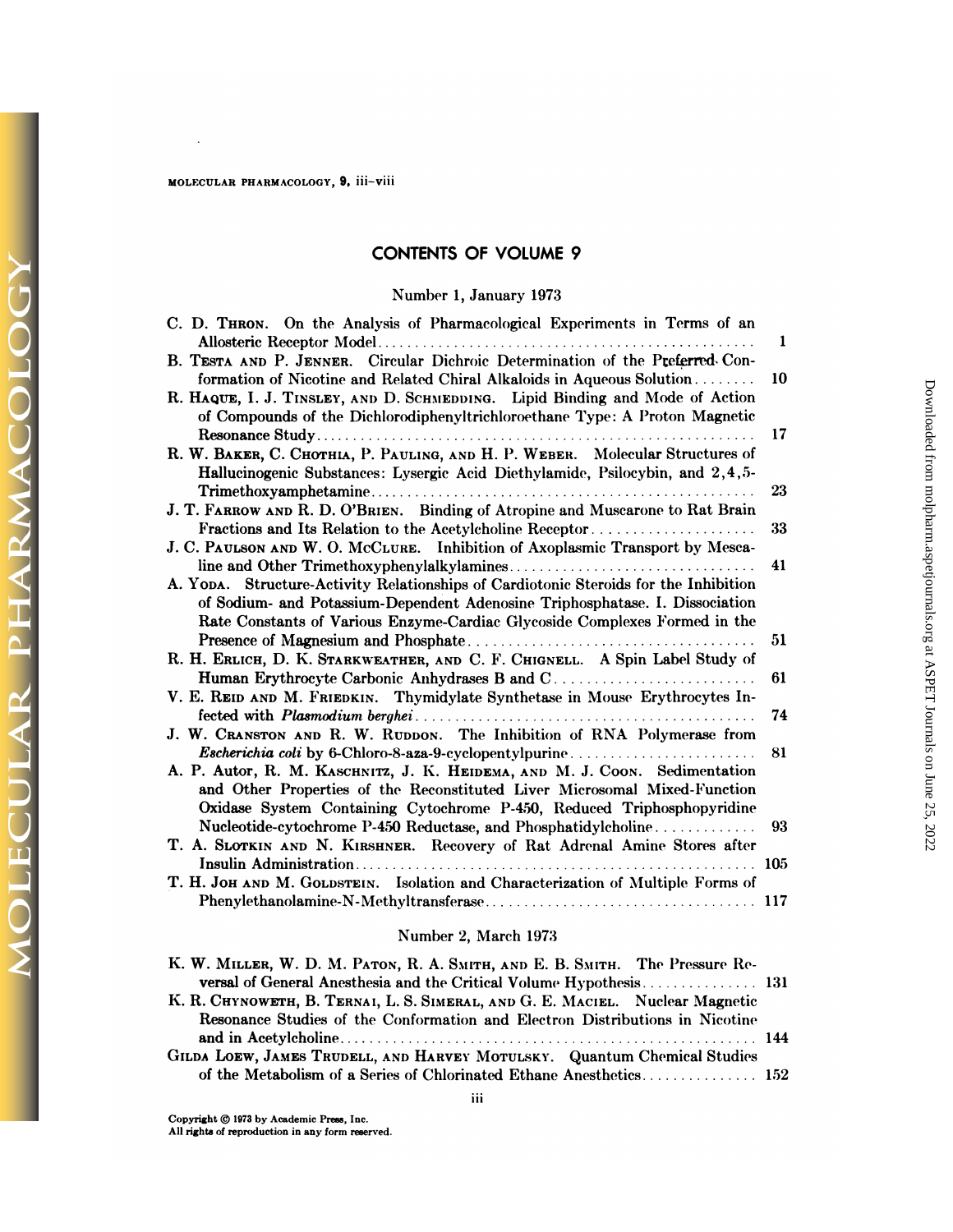| RALPH E. STEPHENS AND ARTHUR M. ZIMMERMAN. Action of Levallorphan: Macro-                                                                                                                                                                                                                                                               | 163 |
|-----------------------------------------------------------------------------------------------------------------------------------------------------------------------------------------------------------------------------------------------------------------------------------------------------------------------------------------|-----|
| HIROYOSHI HIDAKA, TOMIKO ASANO, AND NOBUTAKA TAKEMOTO. Analogues of                                                                                                                                                                                                                                                                     |     |
| Fusaric (5-Butylpicolinic) Acid as Potent Inhibitors of Dopamine $\beta$ -Hydroxylase 172<br>G. FREDERICK WOOTEN, NGUYEN B. THOA, IRWIN J. KOPIN, AND JULIUS AXELROD.<br>Enhanced Release of Dopamine $\beta$ -Hydroxylase and Norepinephrine from Sympa-<br>thetic Nerves by Dibutyryl Cyclic Adenosine 3', 5'-Monophosphate and Theo- |     |
| TAKEO DEGUCHI. Role of the Beta Adrenergic Receptor in the Elevation of Adenosine<br>Cyclic 3', 5'-Monophosphate and Induction of Serotonin N-Acetyltransferase in                                                                                                                                                                      | 184 |
| R. JULIAN S. DUNCAN. The Inhibition of Alcohol and Aldehyde Dehydrogenases by                                                                                                                                                                                                                                                           |     |
| JOHANNES EVERSE. The Specific Binding of Vitamin A Acid to Equine Liver Alcohol                                                                                                                                                                                                                                                         | 191 |
|                                                                                                                                                                                                                                                                                                                                         | 199 |
| DONALD J. BIRKETT. Mechanism of Inactivation of Rabbit Muscle of Glyceraldehyde                                                                                                                                                                                                                                                         | 209 |
| M. D. MAINES AND M. W. ANDERS. Reconstitution of Carbon Monoxide-Binding                                                                                                                                                                                                                                                                |     |
| KENNETH BALKOW AND MARCO RABINOVITZ. Increased Binding of Transfer Ribonu-<br>cleic Acid Species to Ribosomes under Conditions Interfering with Their Amino-                                                                                                                                                                            | 229 |
| G. W. LUCIER, H. B. MATTHEWS, P. E. BRUBAKER, R. KLEIN, AND O. S. MCDANIEL.<br>Effects of Methylmercury on Microsomal Mixed-Function Oxidase Components of                                                                                                                                                                              | 237 |
| JIM BLANKENSHIP AND LEROY KUEHL. Effects of Phenobarbital and 3-Methylchol-                                                                                                                                                                                                                                                             |     |
| anthrene on Amino Acid Incorporation into Rat Liver Chromosomal Proteins 247<br>J. SEIFERT AND J. VÁCHA. Inhibition of [6- <sup>14</sup> C]Orotic Acid Incorporation into the<br>Cytosine Moiety of the Ribonucleic Acid of Rat Liver Cytoplasmic Ribosomes                                                                             |     |
| W. F. BENEDICT, N. CONSIDINE, AND D. W. NEBERT. Genetic Differences in Aryl                                                                                                                                                                                                                                                             | 259 |
| Hydrocarbon Hydroxylase Induction and Benzo[a]pyrene-Produced Tumorigene-                                                                                                                                                                                                                                                               | 266 |
| <b>SHORT COMMUNICATION</b><br>T. TOBIN, T. AKERA, R. E. HOGG, AND T. M. BRODY. Ouabain Binding to<br>Sodium- and Potassium-Dependent Adenosine Triphosphatase: Inhibition by<br>the $\beta$ , $\gamma$ -Methylene Analog of Adenosine Triphosphate                                                                                      | 278 |
| Number 3, May 1973                                                                                                                                                                                                                                                                                                                      |     |
| DANIEL L. DEXTER, TOSHIKAZU OKI, AND CHARLES HEIDELBERGER. Fluorinated<br>Pyrimidines XLII. Effect of 5-Trifluoromethyl-2'-deoxyuridine on Transcription                                                                                                                                                                                |     |

| JAY J. GOODMAN AND VAN R. POTTER. The Effect of 5-Flurodeoxyuridine on the     |  |
|--------------------------------------------------------------------------------|--|
| Synthesis of Deoxyribonucleic Acid Pyrimidines in Precancerous Rat Liver 297   |  |
| K. A. CONKLIN, P. HEU, AND S. C. CHOU. The Effects of Antimalarial Drugs on    |  |
|                                                                                |  |
| JAMES L. BENNETT AND ERNEST BUEDING. Uptake of 5-Hydroxytryptamine by          |  |
|                                                                                |  |
| W. C. WERKHEISER, G. B. GRINDEY, R. G. MORAN, AND C. A. NICHOL. Mathematical   |  |
| Simulation of the Interaction of Drugs That Inhibit Deoxyribonucleic Acid Bio- |  |
|                                                                                |  |
|                                                                                |  |

 $\frac{1}{\sqrt{2}}$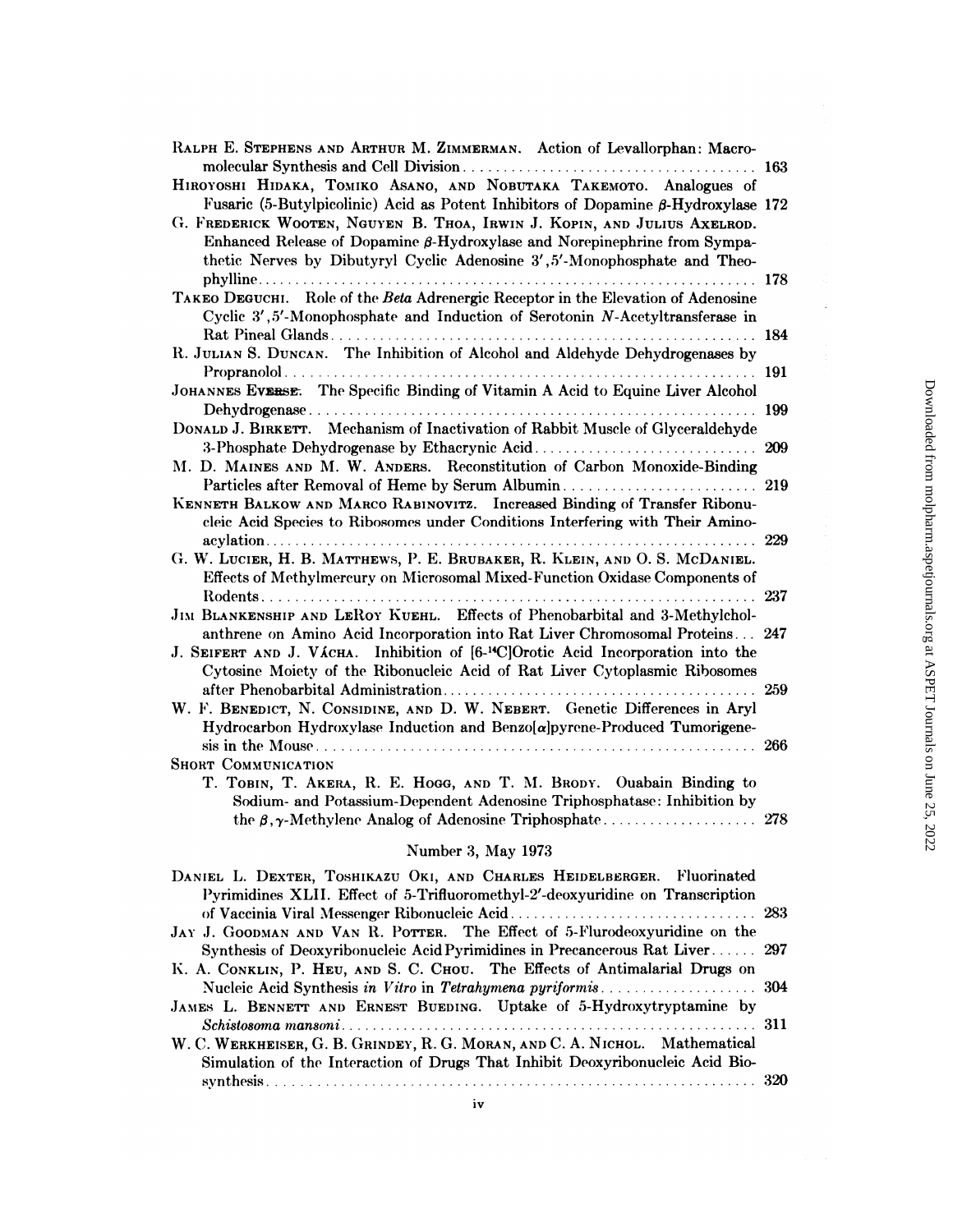| L. SPERO, A. J. SIEMENS, AND G. A. TOULIS. Tetrodotoxin Inhibition of a Na <sup>+</sup> In- |     |
|---------------------------------------------------------------------------------------------|-----|
|                                                                                             |     |
| T. TOBIN, T. AKERA, S. I. BASKIN, AND T. M. BRODY. Calcium Ion and Sodium-                  |     |
| and Potassium-Dependent Adenosine Triphosphatase: Its Mechanism of Inhibi-                  |     |
|                                                                                             |     |
| KAZUYA TANIGUCHI AND SHOICHI IIDA. The Role of Phospholipids in the Binding                 |     |
| of Ouabain to Sodium- and Potassium-Dependent Adenosine Triphosphatase 350                  |     |
| CARL L. JOHNSON, MARGARET A GOLDSTEIN, AND ARNOLD SCHWARTZ. On the                          |     |
| Molecular Action of Local Anesthetics I. The Mitochondrion as a Model Mem-                  |     |
| brane System for Studying Local Anesthetic Action                                           | 360 |
| D. W. SHOEMAN, FLOIE M. VANE, AND G. J. MANNERING. Induction of Drug Metabo-                |     |
| lism VII. Differences in P-420 Hemoproteins from Untreated and 3-Methyl-                    |     |
|                                                                                             | 372 |
| G. M. COHEN AND G. J. MANNERING. Involvement of a Hydrophobic Site in the                   |     |
|                                                                                             |     |
| SNORRI S. THORGIERSSON, DAVID J. JOLLOW, HENRY A. SASAME, IRA GREEN, AND                    |     |
| JERRY R. MITCHELL. The Role of Cytochrome P-450 in N-Hydroxylation of                       |     |
|                                                                                             | 398 |
| KANJI NAKATSU AND TAG E. MANSOUR. Effect of Perfusion with Different Sub-                   |     |
| strates and with Isoproterenol on Phosphofructokinase Activity in the Isolated              |     |
|                                                                                             | 405 |
| IVAN KLUH, EVA SEDLÁKOVÁ, TOMISLAV BARTH, AND JOSEPH H. CORT. Neurophysin                   |     |
| Binding of Vasopressin Analogues Altered at the NH <sub>2</sub> - and COOH-Terminal         |     |
|                                                                                             |     |
| <b>SHORT COMMUNICATION</b>                                                                  |     |
| EDWARD W. VOSS, JR., PEYTON METZEL, AND JEFFREY L. WINKELHAKE. In-                          |     |
| corporation of Lysergic Acid Diethylamide Intermediate into Antibody                        |     |
|                                                                                             | 421 |
|                                                                                             |     |

# Number 4, July 1973

|                                                                                                                                                                                                                                      | 427 |
|--------------------------------------------------------------------------------------------------------------------------------------------------------------------------------------------------------------------------------------|-----|
| BORIS TABAKOFF, ROBERT ANDERSON, AND SPYRIDON G. A. ALIVISATOS. Enzymatic                                                                                                                                                            |     |
| TOM LLOYD AND SEYMOUR KAUFMAN. Production of Antibodies to Bovine Adrenal<br>Tyrosine Hydroxylase: Cross-reactivity Studies with Other Pterin-Dependent                                                                              |     |
|                                                                                                                                                                                                                                      |     |
| J. A. FERRENDELLI, D. A. KINSCHERF, AND M. M. CHANG. Regulation of Levels of<br>Guanosine Cyclic 3', 5'-Monophosphate in the Central Nervous System: Effects                                                                         |     |
|                                                                                                                                                                                                                                      |     |
| MARIA ALMIRA CORREIA AND G. J. MANNERING. Reduced Diphosphopyridine Nu-<br>cleotide Synergism of the Reduced Triphosphopyridine Nucleotide-Dependent<br>Mixed-Function Oxidase System of Hepatic Microsomes I. Effects of Activation |     |
| MARIA ALMIRA CORREIA AND G. J. MANNERING. Reduced Diphosphopyridine Nu-                                                                                                                                                              |     |
| cleotide Synergism of the Reduced Triphosphopyridine Nucleotide-Dependent<br>Mixed-Function Oxidase System of Hepatic Microsomes II. Role of the Type I                                                                              |     |
| ROBERT KATZ, STEPHEN R. HELLER, AND ARTHUR E. JACOBSON. A Molecular Orbital                                                                                                                                                          |     |
| Study of Norepinephrine and 3,4-Dihydroxyphenethylamine: a Reevaluation of<br>Structure-Activity Relationships in Norepinephrine 486                                                                                                 |     |

 $\mathbf{v}$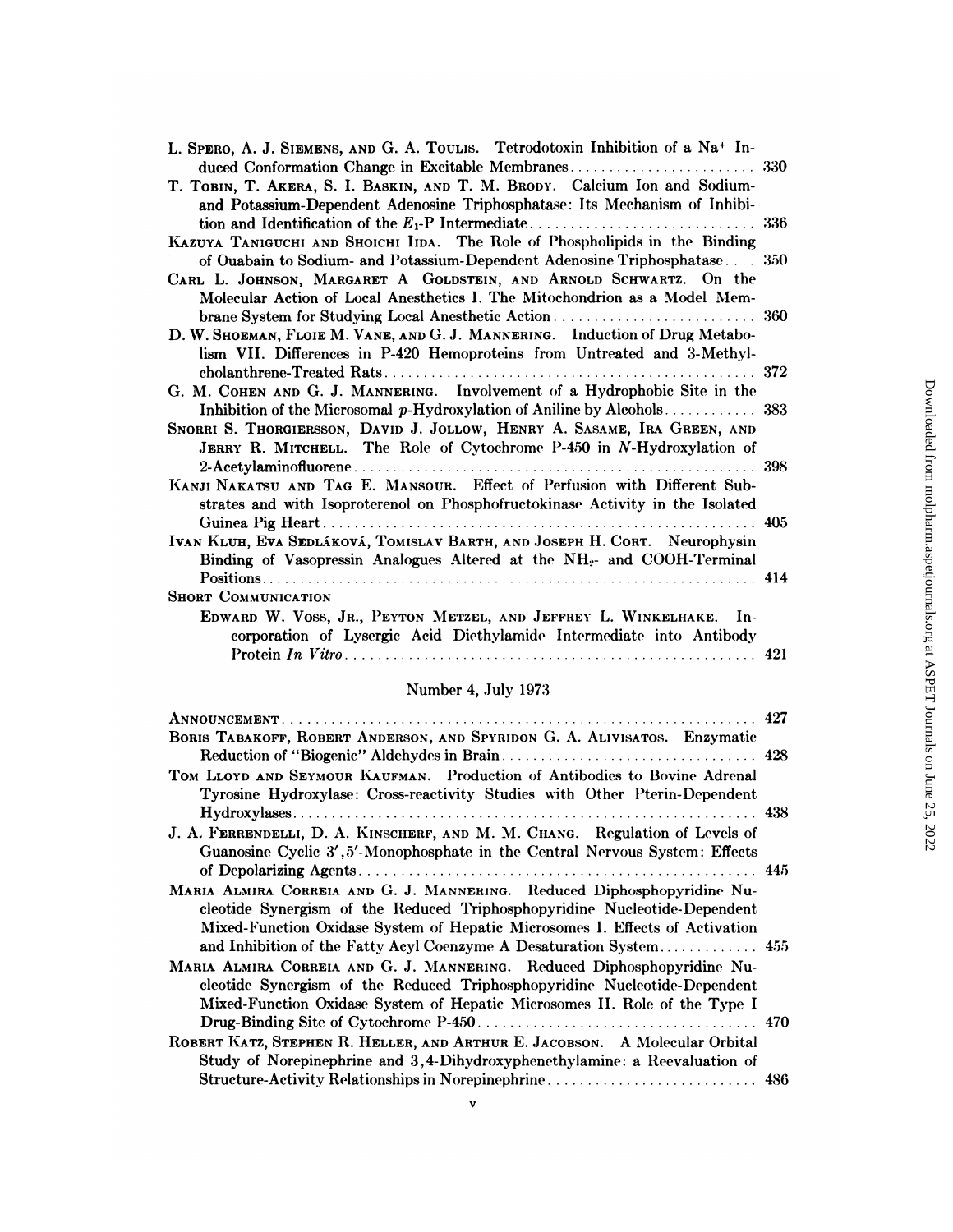| ROBERT KATZ AND ARTHUR E. JACOBSON. A Molecular Orbital Study of 2,4,5-                 |     |
|-----------------------------------------------------------------------------------------|-----|
| Trihydroxyphenethylamine and Related Polyhydroxyphenethylamines                         | 495 |
| J. LUNDSTROM, H. ONG, J. DALY, AND C. R. CREVELING. Isomers of 2,4,5-Trihydroxy-        |     |
| phenethylamine (6-Hydroxydopamine): Long-Term Effects on the Accumula-                  |     |
|                                                                                         |     |
| DAVID J. LENTZ, GARY H. HENDERSON, AND EDWARD M. EYRING. Kinetics of Aqueous            |     |
|                                                                                         |     |
| JEAN-PIERRE RAYNAUD, MARIE-MADELEINE BOUTON, DANIELLE GALLET-BOURQUIN,                  |     |
| DANIEL PHILIBERT, COLETTTE TOURNEMINE, AND GENEVIÈVE AZADIAN-BOU-                       |     |
|                                                                                         |     |
| LARRY E. HARE AND ROBERT E. HANDSCHUMACHER. Physical and Biological Proper-             |     |
| ties of Acetamidino-, $\beta$ -Dimethylaminopropionamidino-, and Maleyl-L-Asparag-      |     |
| $i$ nase                                                                                |     |
| J. B. LOMBARDINI AND PAUL TALALAY. Effects of Inhibitors of Adenosine Triphos-          |     |
| phate: L-Methionine S-Adenosyltransferase on Levels of S-Adenosyl-L-methionine          |     |
|                                                                                         |     |
| JANUSZ B. SUSZKIW. Interaction of Selected Cholinergic Effector Molecules with          |     |
|                                                                                         |     |
| NEVILLE BROOKES AND ROBERT WERMAN. The Cooperativity of y-Aminobutyric                  |     |
|                                                                                         |     |
| NEVILLE BROOKES, MARTIN BLANK, AND ROBERT WERMAN. The Kinetics of the                   |     |
| Conductance Increase Produced by $\gamma$ -Aminobutyric Acid at the Membrane of         |     |
|                                                                                         | 580 |
| <b>SHORT COMMUNICATION</b>                                                              |     |
| R. K. MARGOLIS, S. D. JAANUS, AND R. U. MARGOLIS. Stimulation by Acetyl-                |     |
| choline of Sulfated Mucopolysaccharide Release from the Perfused Cat                    |     |
|                                                                                         | 590 |
|                                                                                         |     |
| Number 5, September 1973                                                                |     |
| JOHN N. FAIN. Inhibition of Adenosine Cyclic 3', 5'-Monophosphate Accumulation          |     |
| in Fat Cells by Adenosine, N <sup>6</sup> -(Phenylisopropyl)adenosine, and Related Com- |     |
|                                                                                         |     |
| MICHAEL BROWNSTEIN, JUAN M. SAAVEDRA, AND JULIUS AXELROD. Control of                    |     |
|                                                                                         |     |
| TAKEO DEGUCHI AND JULUIS AXELBOD Superinduction of Serotonin N-Acetyl-                  |     |

AND JULIUS xELROD. Superinduction of Serotonin *N*-Acetyltransferase and Supersensitivity of Adenyl Cyclase to Catecholamines in De-ALBERT KALISKER, CHARLES O. RUTLEDGE, AND JOHN P. PERKINS. Effect of Nerve

Degeneration by 6-Hydroxydopamine on Cathecholamine-Stimulated Adenosine 3',5'-Monophosphate Formation in Rat Cerebral Cortex............................ 619 PATRICE GUYENET, PIERRE LEFRESNE, JEAN ROSSIER, JEAN CLAUDE BEAUJOUAN,

| AND JACQUES GLOWINSKI. Inhibition by Hemicholinium-3 of [ <sup>14</sup> C]Acetylcholine |      |
|-----------------------------------------------------------------------------------------|------|
| Synthesis and [H]Choline High-Affinity Uptake in Rat Striatal Synaptosomes 630          |      |
| SUNGZONG KANG, CARL L. JOHNSON, AND JACK P. GREEN. Theoretical Studies on the           |      |
|                                                                                         | .640 |

| GILLIAN SUDLOW, DONALD J. BIRKETT, AND DENIS N. WADE. Spectroscopic Tech-        |
|----------------------------------------------------------------------------------|
| niques in the Study of Protein Binding: The Use of 1-Anilino-8-Naphthalene-      |
| sulphonate as a fluorescent Probe for the Study of the Binding of Iophenoxic and |
|                                                                                  |
| FRANKLIN J. ZIEVE. Effects of the Carcinogen N-Acetoxy-2-fluorenylacetamide on   |

the Template Properties of Deoxyribonucleic Acid................................. 658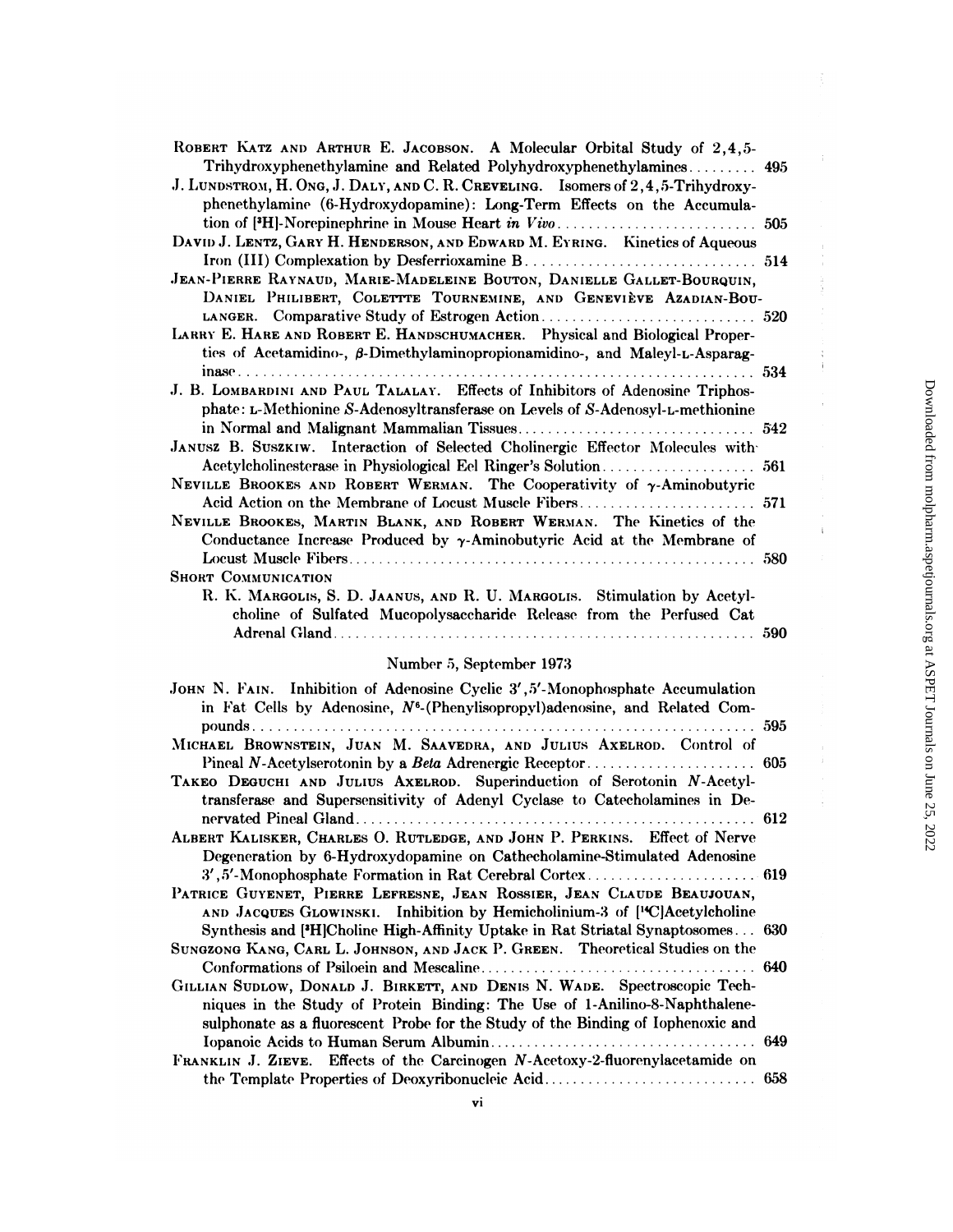| RONALD G. THURMAN. Induction of Hepatic Microsomal Reduced Nicotinamide<br>Adenine Dinucleotide Phosphate-Dependent Production of Hydrogen Peroxide                                                                                                                                                                                                                                                                                            | 670 |
|------------------------------------------------------------------------------------------------------------------------------------------------------------------------------------------------------------------------------------------------------------------------------------------------------------------------------------------------------------------------------------------------------------------------------------------------|-----|
| THOMAS TOBIN, TAI AKERA, AND DAVID KU. Reversibility of the Interaction of<br>Strophanthidin Bromoacetate with the Cardiotonic Steroid Binding Site of Sodium-                                                                                                                                                                                                                                                                                 |     |
| <b>SHORT COMMUNICATIONS</b>                                                                                                                                                                                                                                                                                                                                                                                                                    |     |
| RAYMOND W. RUDDON, DONNA E. LUNDEEN, AND LORA E. RIKANS. Induction<br>of Aryl Hydrocarbon Hydroxylase in Mouse 3T3 Cells: Relationship to the<br>State of Cell Proliferation and Guanosine Cyclic 3', 5'-Monophosphate 686<br>FRANZ OESCH, NOREEN MORRIS, JOHN W. DALY, JACQUES E. GIELEN, AND<br>DANIEL W. NEBERT. Genetic Expression of the Induction of Epoxide<br>Hydrase and Aryl Hydrocarbon Hydroxylase Activities in the Mouse by Phe- |     |
| Number 6, November 1973                                                                                                                                                                                                                                                                                                                                                                                                                        |     |
|                                                                                                                                                                                                                                                                                                                                                                                                                                                | 697 |
| GEOFFERY M. COOPER AND SHELDON GREER. The Effect of Inhibition of Cytidine<br>Deaminase by Tetrahydrouridine on the Utilization of Deoxycytidine and 5-                                                                                                                                                                                                                                                                                        |     |
| GEOFFREY M. COOPER AND SHELDON GREER. Phosphorylation of 5-Halogenated                                                                                                                                                                                                                                                                                                                                                                         |     |
| Deoxycytidine Analogues by Deoxycytidine Kinase                                                                                                                                                                                                                                                                                                                                                                                                | 704 |
| M. HUANG, A. K. S. Ho, AND J. W. DALY. Accumulation of Adenosine Cyclic 3', 5'-<br>Monophosphate in Rat Cerebral Cortical Slices. Stimulatory Effect of Alpha and                                                                                                                                                                                                                                                                              |     |
| Beta Adrenergic Agents after Treatment with 6-Hydroxydopamine, 2,3,5-Tri-                                                                                                                                                                                                                                                                                                                                                                      |     |
| ROBERT G. PENDLETON AND INA B. SNOW. The Binding Order of Substrates to Phenyl-                                                                                                                                                                                                                                                                                                                                                                |     |
| OTHMAN A. SHEMISA AND LEONARD A. FAHIEN. Effects of Tranquilizers on the Gluta-                                                                                                                                                                                                                                                                                                                                                                |     |
| mate Dehydrogenase-Glutamate-Oxalacetate Transaminase Complex 726<br>ALAN POLAND AND EDWARD GLOVER. Chlorinated Dibenzo-p-dioxins: Potent In-<br>ducers of $\delta$ -Aminolevulinic Acid Synthetase and Aryl Hydrocarbon Hydroxylase                                                                                                                                                                                                           |     |
| II. A Study of the Structure-Activity Relationship                                                                                                                                                                                                                                                                                                                                                                                             | 736 |
| HANNAH O. GREEN AND THEODORE A. SLOTKIN. Reserpine-Like Effects of Harmine                                                                                                                                                                                                                                                                                                                                                                     |     |
| R. R. Ison, P. PARTINGTON, AND G. C. K. ROBERTS. The Conformation of Catechola-                                                                                                                                                                                                                                                                                                                                                                | 748 |
| mines and Related Compounds in Solution<br>ATSUNOBU YODA, SHIZUKO YODA, AND AWNI M. SARRIF. Structure-Activity Rela-<br>tionships of Cardiotonic Steroids for the Inhibition of Sodium- and Potassium-<br>Dependent Adenosine Triphosphatase II. Association Rate Constants of Various                                                                                                                                                         | 756 |
|                                                                                                                                                                                                                                                                                                                                                                                                                                                |     |
| JOHN P. PERKINS AND MARILYN M. MOORE. Regulation of the Adenosine Cyclic                                                                                                                                                                                                                                                                                                                                                                       |     |
| 3',5'-Monophosphate Content of Rat Cerebral Cortex: Ontogenetic Development                                                                                                                                                                                                                                                                                                                                                                    |     |
| HIROSHI TONE AND CHARLES HEIDELBERGER. Fluorinated Pyrimidines XLIV.<br>Interaction of 5-Trifluoromethyl-2'-deoxyuridine 5'-Triphosphate with Deoxy-                                                                                                                                                                                                                                                                                           |     |
|                                                                                                                                                                                                                                                                                                                                                                                                                                                |     |
| BO HELLMAN, LARS-ÅKE IDAHL, ÅKE LERNMARK, JANOVE SEHLIN, AND INGE-BERT<br>TÄLJEDAL. Role of Thiol Groups in Insulin Release: Studies with Poorly Perme-                                                                                                                                                                                                                                                                                        |     |
|                                                                                                                                                                                                                                                                                                                                                                                                                                                |     |